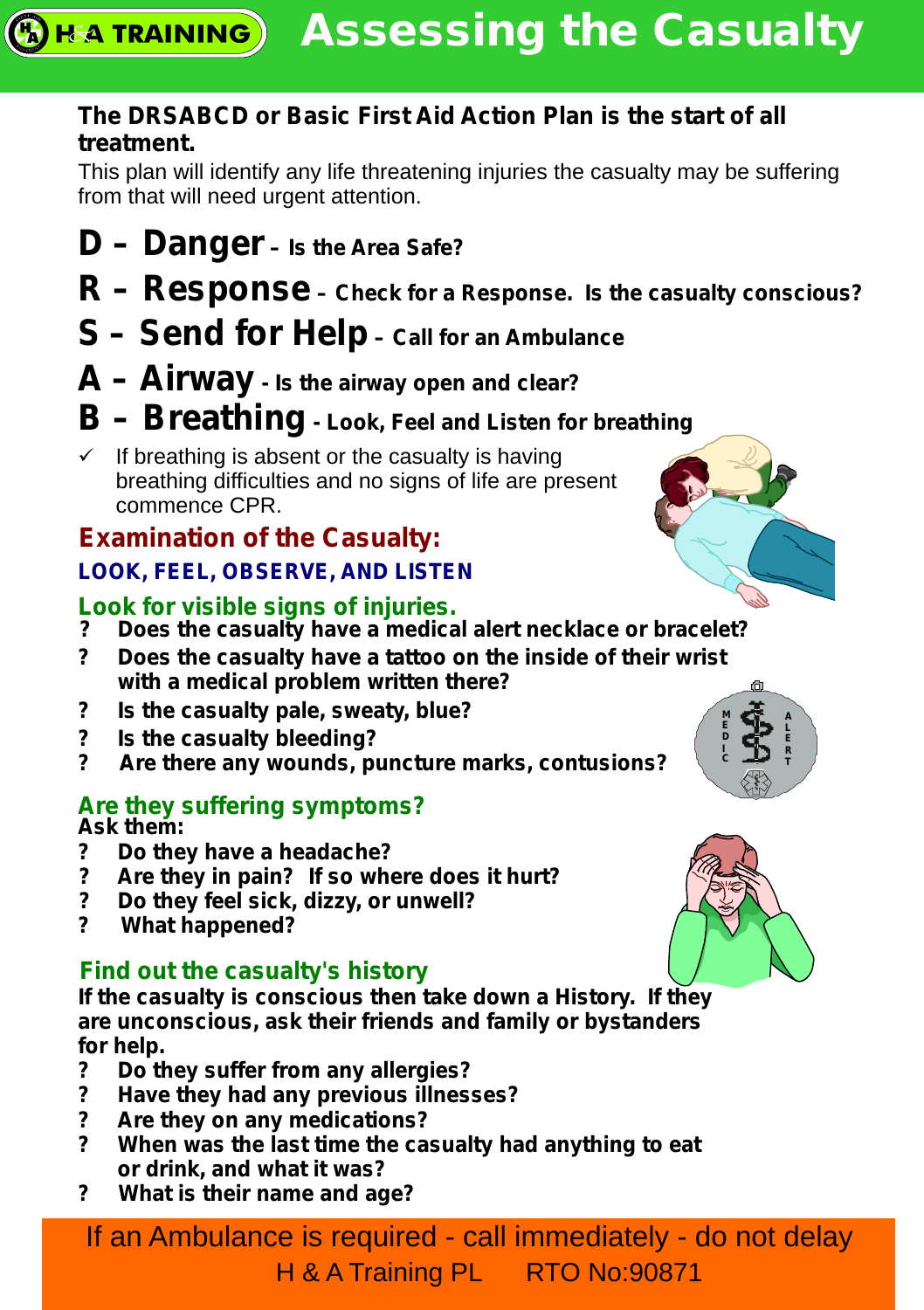# Complete a Head to Toe Examination

# **Look and feel the head and neck**

- Don't let the casualty move their head or neck.  $\mathbf x$
- $\checkmark$  Run your fingers gently over the head and neck and look and feel for any bleeding, swelling, or lumps.
- $\checkmark$  Look at the face, nose, mouth and ears. Is there any bleeding or clear fluids running from the ears or nose?
- ? Are there any loose or knocked out teeth?
- ? Can the casualty talk and move their mouth?
- ? Is there any pain or deformities?
- ? Are their pupils equal in size?

# **Look, listen and feel the chest**

- $\checkmark$  Watch the rise and fall of the chest.
- $\checkmark$  Notice any increase in breathing or difficulty in breathing.
- ? Does the rib cage look deformed?
- ? Can you hear noisy breathing, a sucking noise or gurgling?
- ? Is there pain on breathing?

# **Look, and feel the abdomen**

- ? Is there any visible bleeding?
- ? Is there any pain in the region?
- ? Is there any swelling, bruising, trauma?
- ? Check the pelvis does it hurt?

# **Look and feel the limbs**

- ? Are there any deformities, bruising, swelling, or bleeding?
- ? Have the limbs a loss of strength, movement or feeling?
- ? Is there numbness, pins and needles, or pain?
- ? Is the limb cold to touch and/or blue in colour?
- ? Are there any puncture wounds?

# **Look and feel the spine**

If the casualty has no pain or pins and needles, then gently log roll the casualty into the lateral position, supporting the neck and head.

- $\checkmark$  Look at the neck and spine.
- $\checkmark$  Feel for deformities.
- $\checkmark$  Check for bleeding, bruising, swelling or lacerations.

If an Ambulance is required - call immediately - do not delay H & A Training PL RTO No:90871